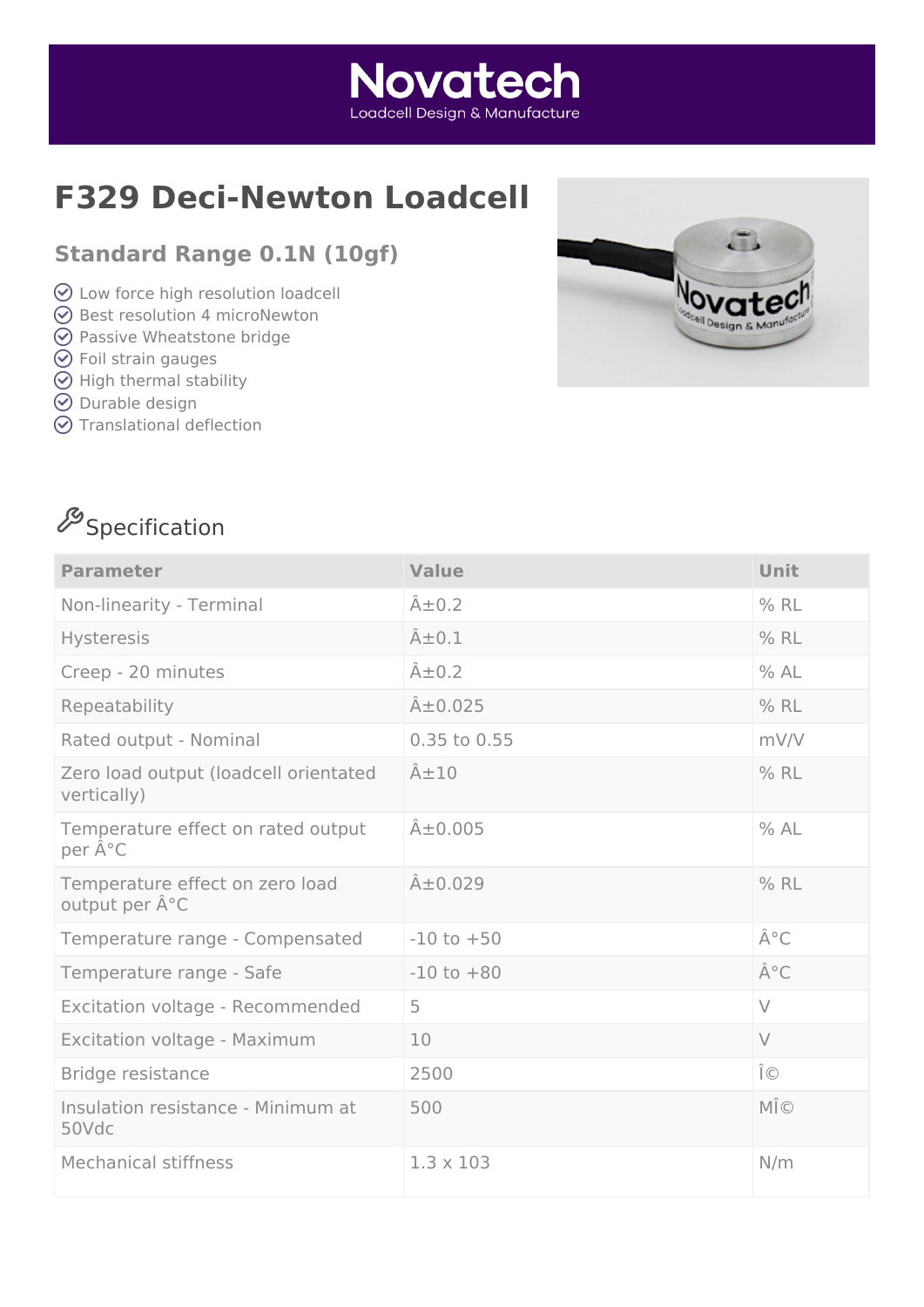| Overload - Safe                                  | 50    | $%$ RL |
|--------------------------------------------------|-------|--------|
| Live mass                                        | (1.5) |        |
| The standard range is manufactured in aluminium. |       |        |

### **The F329 is a specialist force measurement device.**

Due to its finely balanced strain system and delicate structure there are some restrictions with respect to its use that need to be considered: The loadcell's self mass will influence the zero load output upon changes of orientation and with acceleration therefore dynamic applications are limited. The low stiffness characteristic requires the force system to provide enough deflection for the equilibrium deflection to be achieved. The robust strain system allows judicious application of probes or structure fixings. Input torque to the live force input boss must be minimal, normal frictional torques achieving thread insertion should not be exceeded i.e. thread locking by adhesive is suggested. Additional information can be found in Engineering Sheet E038. We are happy to design variants of this loadcell to meet your specific requirements. Please consult our engineering department.

### **Order Codes**

| Code       | <b>Description</b>             |
|------------|--------------------------------|
| F329CF00A0 | Compression, unrationalised    |
| F329TF00A0 | Tension, unrationalised        |
| F329UF00A0 | Bi-directional, unrationalised |

### **B**Notes

- $AL =$  Applied load.
- $\cdot$  RL = Rated load.
- Temperature coefficients apply over the compensated range.
- The load must be applied directly through the central loading axis.
- Tare mass is limited to 25% RL, higher values are possible by prior arrangement with our engineering department.
- Orientation effects will create errors if the loadcell changes orientation during the measurement process.
- Due to the very low stiffness we advise you to consult our engineering department to discuss the viability of your application for this loadcell.

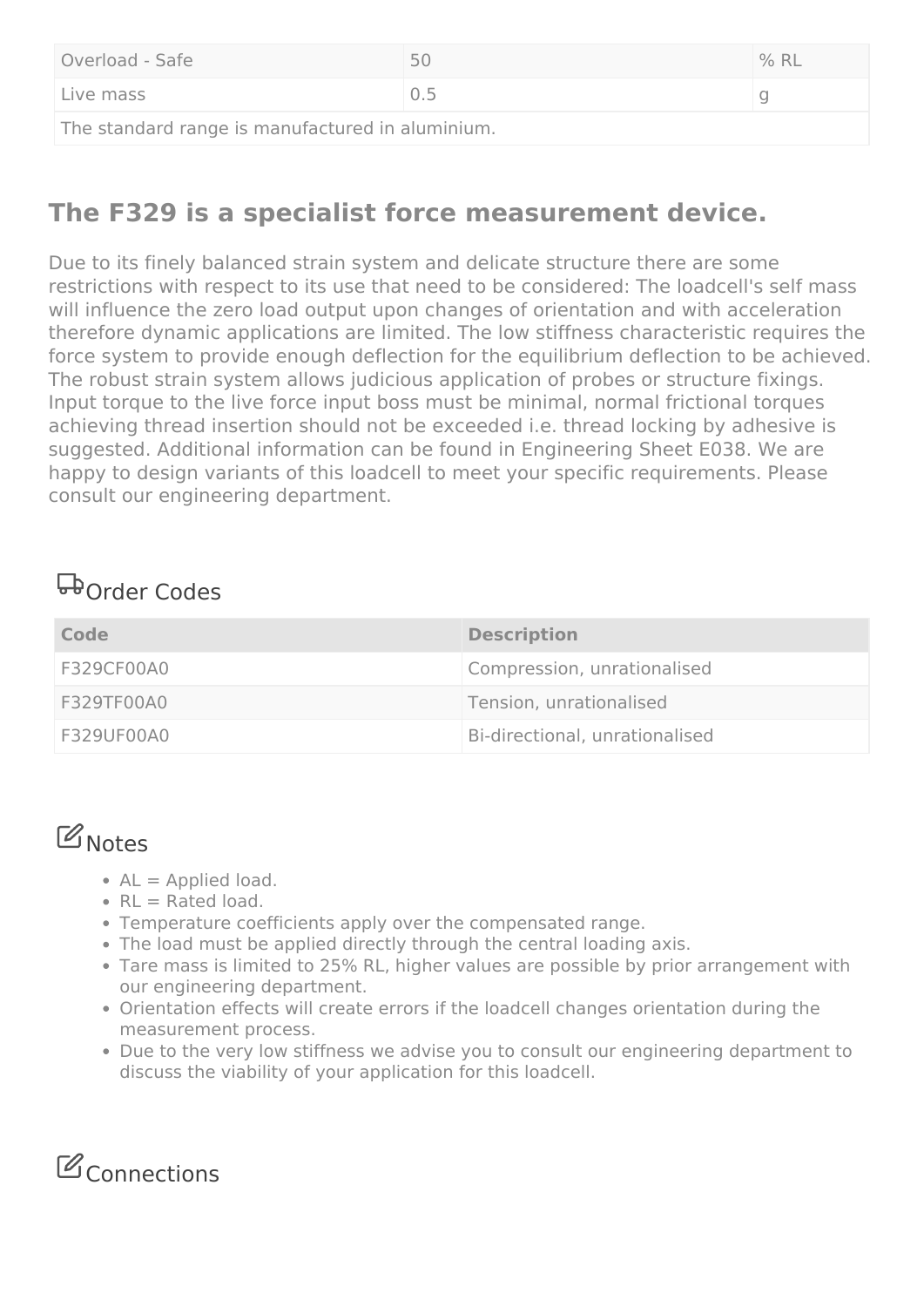The loadcell is fitted with 2 metres of PVC insulated 4 core screened cable type 7-1-4C.

Excitation  $+$  = Red, Excitation - = Blue, Signal + = Yellow, Signal - = Green, Screen = Orange.

Reverse the signal connections to obtain a positive signal in tension mode. The screen is not connected to the loadcell body.

This loadcell has compensation components housed in a capsule located in the loadcell cable 100mm from the free end. Capsule dimensions are Ø10mm by 57mm.